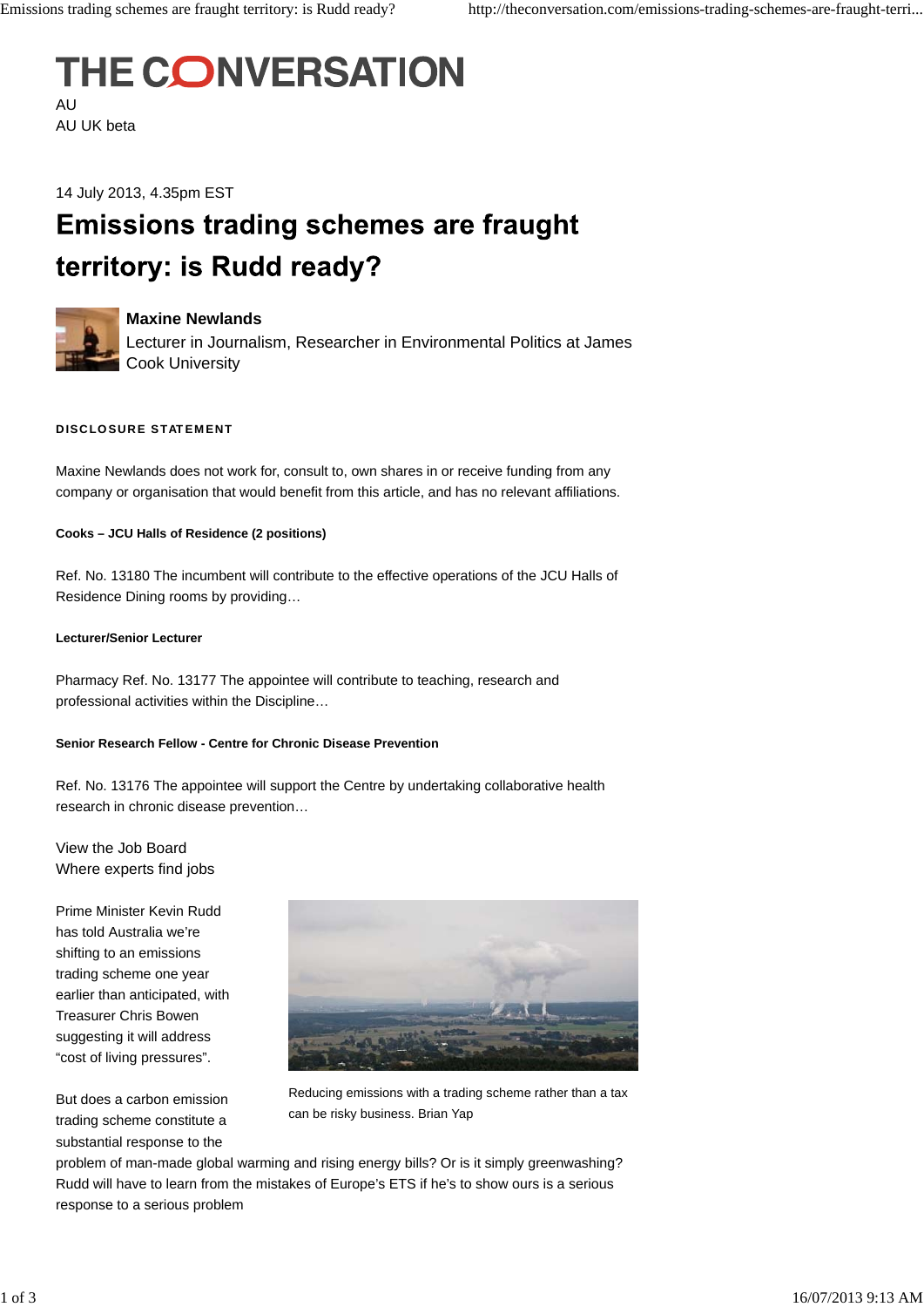By proposing this change, Rudd is making "climate change an election issue again". But the issue this time is tagged as easing living costs and heading off the loss of mining industry income, and it's all to be done without threatening a return to surplus despite a probable cost to the budget of several billion dollars.

It's all about economics. Christine Milne has a point when she asks, what has it to do with the climate?

Rudd is not the first political leader to put economics at the heart of climate change issues. The parallel rise of mainstream environmentalism and financial services – and the role of politicians and policy makers in translating the former into the latter – is a familiar pattern across the world. In the UK, Tony Blair and Gordon Brown both used tools such as emissions trading to create a carbon budget and reform energy markets.

Friends of the Earth identifies carbon trading as "action by governments to create this new commodity – the right to emit carbon – and then to limit the availability of this right in order to create scarcity and therefore a market for it". Carbon trading is the buying and selling not of carbon, but of permits to emit carbon dioxide, under licence from nations or international institutions.

Green markets were seen by many as additional taxes that increased costs of living. Politicians have been accused of "grandfathering"; using an ETS to produce windfall profits for firms by selling a large volume of their allocated permits.

Rudd will need to avoid similar accusations. He says he wants to bring the ETS forward with a floating price of between \$6 and \$10 per tonne to "ease cost of living pressure for families", but the ETS may not be the best way to do this.

Carbon emissions trading is particularly prone to dubious transactions. In Europe, oil companies have profited by selling on their surplus allocations to under-allocated hospitals and universities. Steel manufacturer Corus obtained emissions permits for development at their plant in the North of England, then shelved their plans and sold on the unused permits for an estimated profit of £250 million.

There has been tax fraud in spot trading of allocations followed by "cyber-thieves" hacking into spot trading, prompting the (temporary) suspensions of the market. This "sparked panic and forced a halt into trading in numerous countries".

In Europe the third phase of ETS comes into effect in 2013. Organisations with remaining permits will "carry over 1.8 billion permits…obviating the need to buy any new credits before 2016", thus making a mockery of the system. Other writers have suggested ways Australia's ETS could overcome this problem, but it remains to be seen whether the Prime Minister is up to the challenge.

Rudd's decision to move from a fixed price earlier than the scheduled date of July 2015 would require setting emissions caps. As Tony Wood showed in an earlier article for The Conversation, this too is both politically difficult and hard work.

Rudd's preference to solve climate change is diplomatic, trading one country's concern against another's in a process of lengthy negotiation. But "international cooperation" can often turn out to mean a protracted process in which each nation's toxicity – the problems it manufactures for others – is offset against the geo-political problems which they, too, have produced while pursuing their own self-interest.

Rudd needs to be careful with the quick shift to an ETS. With the Greens still likely to hold the balance of power in the Senate, putting climate change on the election agenda opens him up to accusations of greenwashing, grandfathering and ignoring renewable energy. Rudd claims